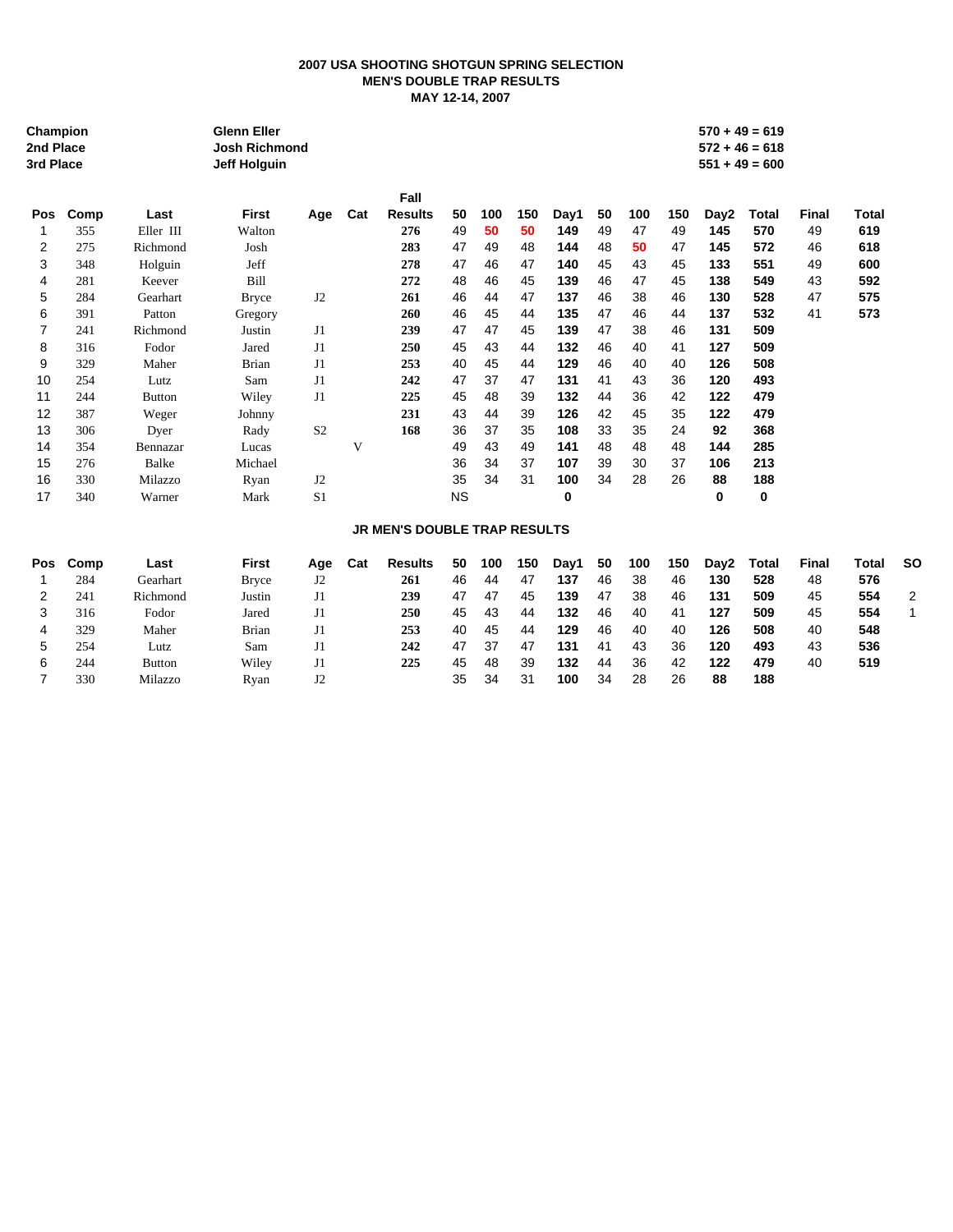## **2007 USA SHOOTING SHOTGUN SPRING SELECTION MEN'S SKEET RESULTS MAY 12-15, 2007**

| Champion  | <b>Vincent Hancock</b> | $482 + 25 = 507$ |
|-----------|------------------------|------------------|
| 2nd Place | <b>James Graves</b>    | $475 + 25 = 500$ |
| 3rd Place | <b>Shawn Duloherv</b>  | $474 + 25 = 499$ |

|            |      |               |                 |                |   | Fall            |    |    |    |     |      |            |    |    |     |          |    |    |      |              |       |              |
|------------|------|---------------|-----------------|----------------|---|-----------------|----|----|----|-----|------|------------|----|----|-----|----------|----|----|------|--------------|-------|--------------|
| <b>Pos</b> | Comp | Last          | <b>First</b>    |                |   | Age Cat Results | 25 | 50 | 75 | 100 | Day1 | 25         | 50 | 75 | 100 | Day2     | 25 | 50 | Day3 | <b>Total</b> | Final | <b>Total</b> |
| 1          | 318  | Hancock       | Vincent         | J1             |   | 237             | 25 | 24 | 25 | 24  | 98   | 25         | 24 | 25 | 25  | 99       | 23 | 25 | 48   | 482          | 25    | 507          |
| 2          | 336  | Graves        | James           |                |   | 234             | 25 | 24 | 25 | 23  | 97   | 25         | 24 | 24 | 25  | 98       | 23 | 23 | 46   | 475          | 25    | 500          |
| 3          | 360  | Dulohery      | Shawn           |                |   | 238             | 25 | 24 | 23 | 25  | 97   | 24         | 24 | 23 | 22  | 93       | 23 | 23 | 46   | 474          | 25    | 499          |
| 4          | 375  | Weeks         | Mark            |                |   | 234             | 23 | 25 | 25 | 25  | 98   | 23         | 25 | 25 | 21  | 94       | 24 | 24 | 48   | 474          | 23    | 497          |
| 5          | 362  | McLelland     | Sean            |                |   | 236             | 23 | 23 | 25 | 22  | 93   | 24         | 23 | 22 | 24  | 93       | 23 | 25 | 48   | 470          | 25    | 495          |
| 6          | 385  | Wise          | Hunter (Wesley) | J1             |   | 237             | 24 | 23 | 23 | 24  | 94   | 25         | 25 | 25 | 21  | 96       | 21 | 21 | 42   | 469          | 23    | 492          |
| 7          | 358  | Schroeder     | Scott           |                |   | 235             | 23 | 23 | 24 | 22  | 92   | 23         | 24 | 23 | 23  | 93       | 21 | 25 | 46   | 466          |       |              |
| 8          | 291  | Vail          | Kent            |                |   | 234             | 24 | 23 | 24 | 22  | 93   | 20         | 24 | 24 | 25  | 93       | 21 | 22 | 43   | 463          |       |              |
| 9          | 273  | Blanchard III | Wilfred         | J2             |   | 230             | 22 | 23 | 24 | 23  | 92   | 22         | 21 | 22 | 21  | 86       | 23 | 23 | 46   | 454          |       |              |
| 10         | 305  | McGrath       | Jon             | J2             |   | 217             | 24 | 24 | 23 | 24  | 95   | 23         | 24 | 23 | 22  | 92       | 24 | 23 | 47   | 451          |       |              |
| 11         | 292  | Thompson      | Frank           | J1             |   | 223             | 23 | 24 | 25 | 20  | 92   | 22         | 23 | 20 | 23  | 88       | 21 | 21 | 42   | 445          |       |              |
| 12         | 294  | Auerbauch     | Robert          | J1             |   | 219             | 23 | 22 | 22 | 21  | 88   | 24         | 19 | 23 | 24  | 90       | 23 | 22 | 45   | 442          |       |              |
| 13         | 397  | Kolb          | Kevin           | J <sub>1</sub> |   | 220             | 19 | 20 | 22 | 23  | 84   | 22         | 22 | 23 | 23  | 90       | 20 | 24 | 44   | 438          |       |              |
| 14         | 370  | Schutzius     | Mark            |                |   | 206             | 24 | 23 | 24 | 24  | 95   | 23         | 19 | 23 | 22  | 87       | 18 | 20 | 38   | 426          |       |              |
| 15         | 403  | Gibson III    | Jimmy           | J2             |   | 211             | 21 | 23 | 19 | 23  | 86   | 18         | 23 | 22 | 20  | 83       | 24 | 20 | 44   | 424          |       |              |
| 16         | 252  | Wildman       | Eben            | J2             |   | 201             | 22 | 21 | 22 | 21  | 86   | 24         | 24 | 24 | 23  | 95       | 16 | 23 | 39   | 421          |       |              |
| 17         | 331  | Reid          | Cody            | J2             |   | 205             | 23 | 20 | 22 | 22  | 87   | 21         | 23 | 21 | 19  | 84       | 20 | 20 | 40   | 416          |       |              |
| 18         | 286  | Schutzius     | Matthew         | J2             |   | 190             | 21 | 23 | 22 | 21  | 87   | 22         | 21 | 21 | 22  | 86       | 22 | 20 | 42   | 405          |       |              |
| 19         | 285  | Hodges        | Taylor          | J <sub>1</sub> |   | 202             | 19 | 20 | 20 | 21  | 80   | 21         | 18 | 23 | 23  | 85       | 17 | 20 | 37   | 404          |       |              |
| 20         | 351  | Martin        | Joshua          | J1             |   | 189             | 19 | 19 | 20 | 20  | 78   | 21         | 22 | 19 | 19  | 81       | 23 | 24 | 47   | 395          |       |              |
| 21         | 361  | Haver         | Chris           | J1             |   | 190             | 23 | 21 | 15 | 18  | 77   | 21         | 20 | 18 | 19  | 78       | 20 | 18 | 38   | 383          |       |              |
| 22         | 258  | Scholes       | Joe             |                |   | 185             | 17 | 23 | 22 | 21  | 83   | 20         | 20 | 19 | 13  | 72       | 21 | 21 | 42   | 382          |       |              |
| 23         | 337  | Chiang        | Sai             | S <sub>2</sub> |   | 199             | 21 | 22 | 21 | 18  | 82   | <b>DNF</b> |    |    |     | $\bf{0}$ |    |    | 0    | 281          |       |              |
| 24         | 296  | Schiller      | Kevin           |                |   |                 | 22 | 21 | 23 | 25  | 91   | 23         | 25 | 21 | 22  | 91       | 22 | 25 | 47   | 229          |       |              |
| 25         | 245  | Solis         | Carlos          |                |   |                 | 22 | 22 | 25 | 21  | 90   | 23         | 22 | 23 | 22  | 90       | 22 | 21 | 43   | 223          |       |              |
| 26         | 399  | Bermudez      | Luis            |                | V |                 | 20 | 23 | 23 | 23  | 89   | 23         | 20 | 21 | 22  | 86       | 24 | 23 | 47   | 222          |       |              |
| 27         | 246  | Gierbolini    | Jesus           |                | V |                 | 22 | 22 | 22 | 21  | 87   | 21         | 23 | 22 | 22  | 88       | 21 | 19 | 40   | 215          |       |              |
| 28         | 359  | Roman         | Reinaldo        |                |   |                 | 20 | 20 | 21 | 22  | 83   | 23         | 20 | 21 | 20  | 84       | 20 | 21 | 41   | 208          |       |              |
| 29         | 288  | Chavalitlekha | Roy             | J3             |   |                 | 23 | 19 | 19 | 20  | 81   | 20         | 19 | 18 | 19  | 76       | 14 | 21 | 35   | 192          |       |              |
| 30         | 236  | Gutirrez      | Randy           |                |   |                 | 16 | 19 | 18 | 22  | 75   | 16         | 19 | 18 | 19  | 72       | 19 | 13 | 32   | 179          |       |              |
| 31         | 376  | Gutirrez      | Mike            | S <sub>1</sub> |   |                 | 21 | 17 | 19 | 19  | 76   | 12         | 19 | 17 | 16  | 64       | 21 | 13 | 34   | 174          |       |              |
| 32         | 356  | Steenbergen   | Jay             | J2             |   |                 | 18 | 16 | 20 | 20  | 74   | 17         | 15 | 13 | 14  | 59       | 15 | 21 | 36   | 169          |       |              |
| 33         | 256  | Telles        | Gavin           | J2             |   |                 | 15 | 15 | 17 | 19  | 66   | 15         | 13 | 16 | 21  | 65       | 20 | 15 | 35   | 166          |       |              |
| 34         | 389  | <b>Buretz</b> | Trey            | J2             |   |                 | 14 | 14 | 14 | 15  | 57   | 19         | 17 | 15 | 16  | 67       | 21 | 17 | 38   | 162          |       |              |
| 35         | 371  | Wampler       | Stephen         | S <sub>1</sub> |   |                 | 14 | 11 | 14 | 16  | 55   | 10         | 16 | 13 | 20  | 59       | 15 | 15 | 30   | 144          |       |              |
|            |      |               |                 |                |   |                 |    |    |    |     |      |            |    |    |     |          |    |    |      |              |       |              |

## **JR MEN'S SKEET RESULTS**

| Comp | Last             | First           |                | Results | -25             | 50 | 75 | 100 | Day1 | 25 | 50 | 75 | 100 | Day2 | 25 | 50 | Day3 | Total | Final | Total |
|------|------------------|-----------------|----------------|---------|-----------------|----|----|-----|------|----|----|----|-----|------|----|----|------|-------|-------|-------|
| 318  | Hancock          | Vincent         | J1             | 237     | 25              | 24 | 25 | 24  | 98   | 25 | 24 | 25 | 25  | 99   | 23 | 25 | 48   | 482   | 25    | 507   |
| 385  | Wise             | Hunter (Wesley) | J1             | 237     | 24              | 23 | 23 | 24  | 94   | 25 | 25 | 25 | 21  | 96   | 21 | 21 | 42   | 469   | 24    | 493   |
| 273  | Blanchard III    | Wilfred         | J2             | 230     | 22              | 23 | 24 | 23  | 92   | 22 | 21 | 22 | 21  | 86   | 23 | 23 | 46   | 454   | 23    | 477   |
| 305  | McGrath          | Jon             | J2             | 217     | 24              | 24 | 23 | 24  | 95   | 23 | 24 | 23 | 22  | 92   | 24 | 23 | 47   | 451   | 25    | 476   |
| 292  | Thompson         | Frank           | J1             | 223     | 23              | 24 | 25 | 20  | 92   | 22 | 23 | 20 | 23  | 88   | 21 | 21 | 42   | 445   | 25    | 470   |
| 294  | Auerbauch        | Robert          | J1             | 219     | 23              | 22 | 22 | 21  | 88   | 24 | 19 | 23 | 24  | 90   | 23 | 22 | 45   | 442   |       | 442   |
| 397  | Kolb             | Kevin           | J1             | 220     | 19              | 20 | 22 | 23  | 84   | 22 | 22 | 23 | 23  | 90   | 20 | 24 | 44   | 438   |       |       |
| 403  | Gibson III       | Jimmy           | J2             | 211     | 21              | 23 | 19 | 23  | 86   | 18 | 23 | 22 | 20  | 83   | 24 | 20 | 44   | 424   |       |       |
| 252  | Wildman          | Eben            | J2             | 201     | 22              | 21 | 22 | 21  | 86   | 24 | 24 | 24 | 23  | 95   | 16 | 23 | 39   | 421   |       |       |
| 331  | Reid             | Cody            | J2             | 205     | 23              | 20 | 22 | 22  | 87   | 21 | 23 | 21 | 19  | 84   | 20 | 20 | 40   | 416   |       |       |
| 286  | <b>Schutzius</b> | Matthew         | J2             | 190     | 21              | 23 | 22 | 21  | 87   | 22 | 21 | 21 | 22  | 86   | 22 | 20 | 42   | 405   |       |       |
| 285  | Hodges           | Taylor          | J <sub>1</sub> | 202     | 19              | 20 | 20 | 21  | 80   | 21 | 18 | 23 | 23  | 85   | 17 | 20 | 37   | 404   |       |       |
| 351  | Martin           | Joshua          | J1             | 189     | 19              | 19 | 20 | 20  | 78   | 21 | 22 | 19 | 19  | 81   | 23 | 24 | 47   | 395   |       |       |
| 361  | Haver            | Chris           | J1             | 190     | 23              | 21 | 15 | 18  | 77   | 21 | 20 | 18 | 19  | 78   | 20 | 18 | 38   | 383   |       |       |
| 288  | Chavalitlekha    | Roy             | J3             |         | 23              | 19 | 19 | 20  | 81   | 20 | 19 | 18 | 19  | 76   | 14 | 21 | 35   | 192   |       |       |
| 356  | Steenbergen      | Jay             | J2             |         | 18              | 16 | 20 | 20  | 74   | 17 | 15 | 13 | 14  | 59   | 15 | 21 | 36   | 169   |       |       |
|      |                  |                 |                |         | Fall<br>Age Cat |    |    |     |      |    |    |    |     |      |    |    |      |       |       |       |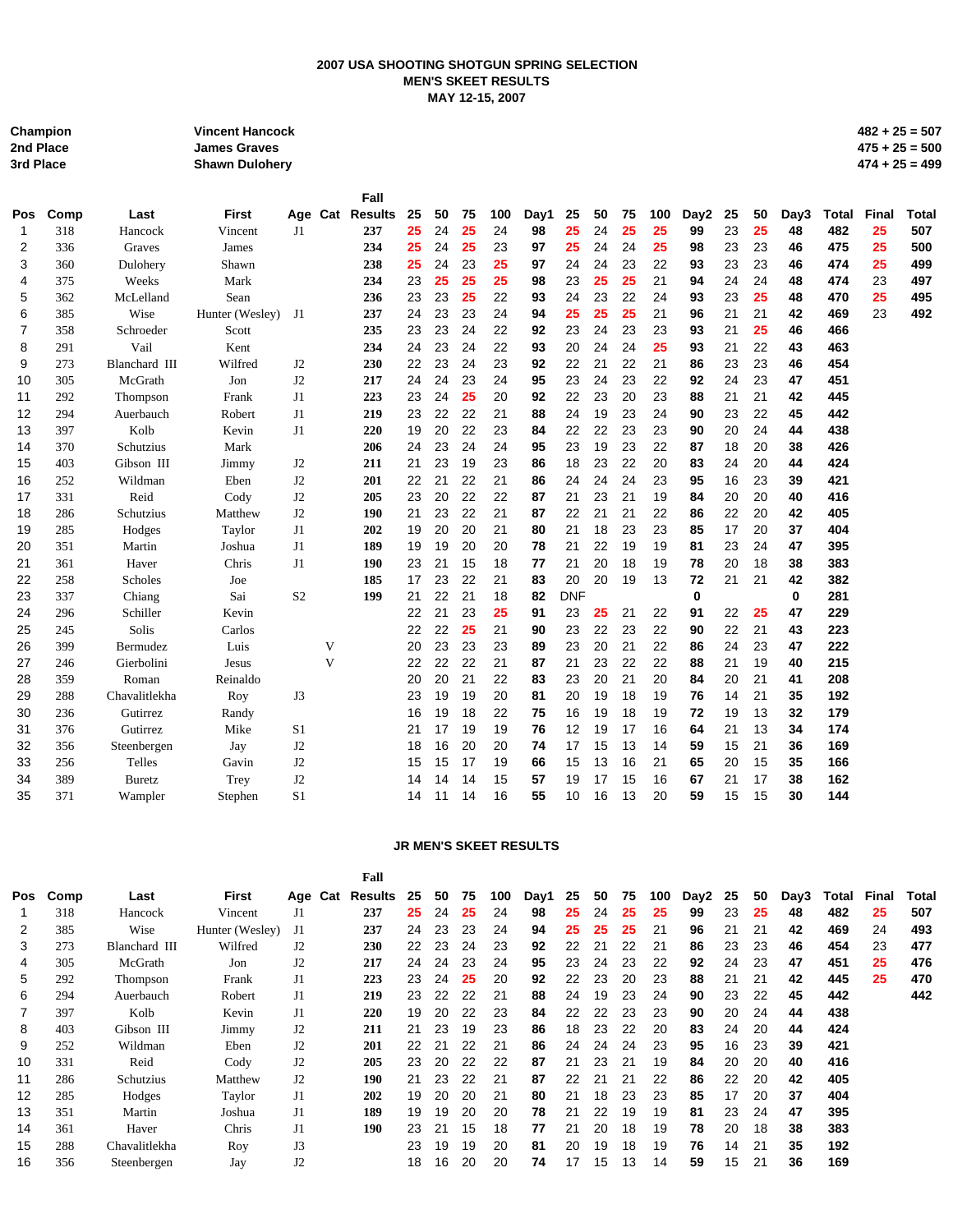|  | 17 256 Telles         | Gavin J2 |  |  |  |  |  |  | 15 15 17 19 66 15 13 16 21 65 20 15 35 166                      |  |
|--|-----------------------|----------|--|--|--|--|--|--|-----------------------------------------------------------------|--|
|  | 18 389 Buretz Trey J2 |          |  |  |  |  |  |  | 14 14 14 15 <b>57</b> 19 17 15 16 <b>67</b> 21 17 <b>38 162</b> |  |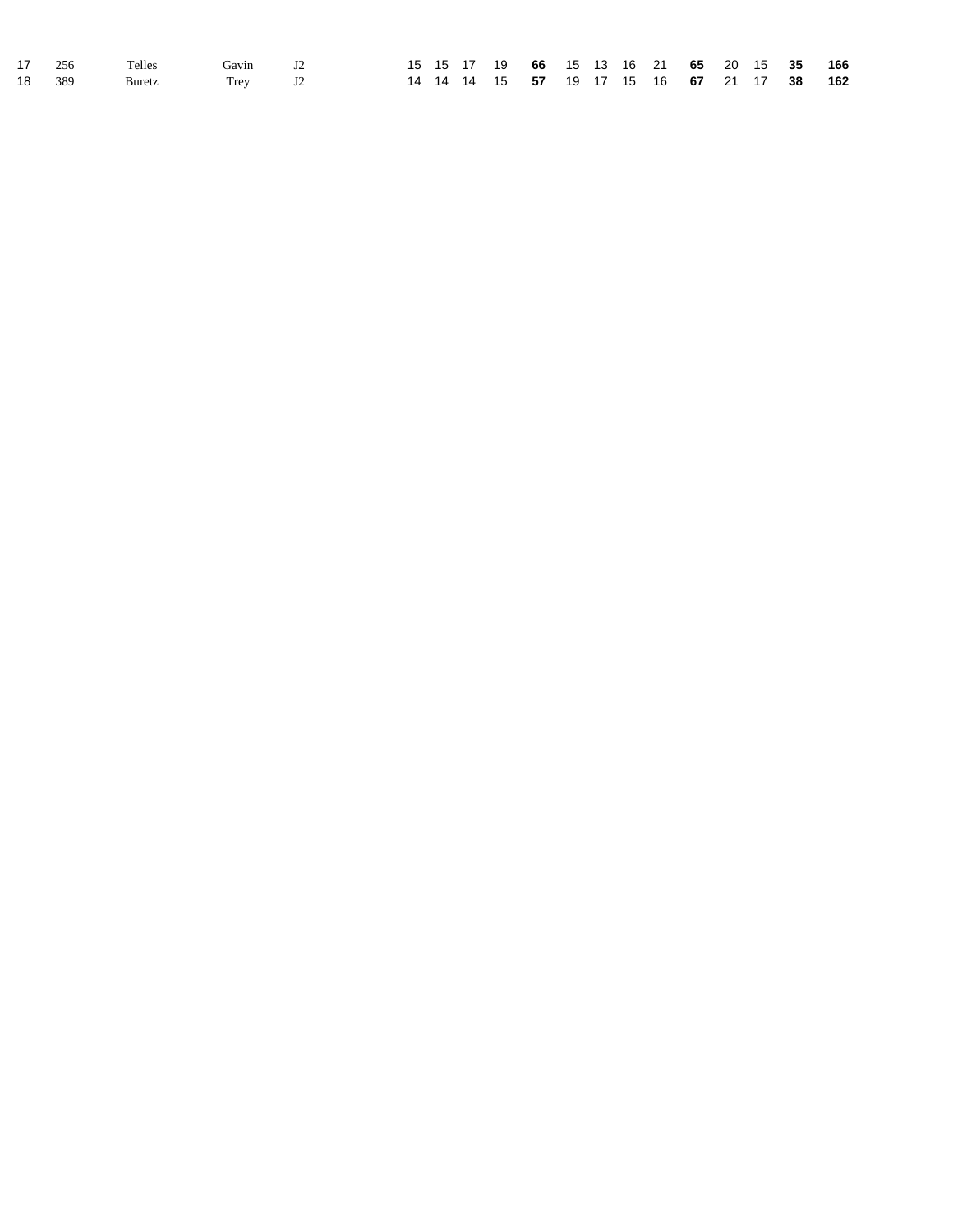## **2007 USA SHOOTING SHOTGUN SPRING SELECTION WOMEN'S SKEET RESULTS MAY 12-15, 2007**

| 3rd Place  | Champion<br>2nd Place |               | <b>Haley Dunn</b><br><b>Kim Rhode</b><br><b>Connie Smotek</b> |                |     |                |    |    |    |     |      |    |    |    |     |      |            |    |      |       |       | $469 + 24 = 493$<br>$461 + 24 = 485$<br>$456 + 23 = 479$ |
|------------|-----------------------|---------------|---------------------------------------------------------------|----------------|-----|----------------|----|----|----|-----|------|----|----|----|-----|------|------------|----|------|-------|-------|----------------------------------------------------------|
|            |                       |               |                                                               |                |     | Fall           |    |    |    |     |      |    |    |    |     |      |            |    |      |       |       |                                                          |
| <b>Pos</b> | Comp                  | Last          | First                                                         | Aqe            | Cat | <b>Results</b> | 25 | 50 | 75 | 100 | Day1 | 25 | 50 | 75 | 100 | Day2 | 25         | 50 | Day3 | Total | Final | Total                                                    |
|            | 274                   | Dunn          | Haley                                                         |                | W   | 226            | 25 | 24 | 24 | 25  | 98   | 24 | 25 | 24 | 24  | 97   | 24         | 24 | 48   | 469   | 24    | 493                                                      |
| 2          | 352                   | Rhode         | Kimberly                                                      |                | W   | 228            | 24 | 22 | 24 | 24  | 94   | 24 | 25 | 22 | 25  | 96   | 21         | 22 | 43   | 461   | 24    | 485                                                      |
| 3          | 369                   | Smotek        | Connie                                                        |                | W   | 226            | 25 | 23 | 24 | 22  | 94   | 24 | 25 | 22 | 22  | 93   | 20         | 23 | 43   | 456   | 23    | 479                                                      |
| 4          | 346                   | Neal          | <b>Brandie</b>                                                |                | W   | 222            | 23 | 21 | 22 | 22  | 88   | 22 | 23 | 25 | 20  | 90   | 24         | 23 | 47   | 447   | 22    | 469                                                      |
| 5          | 402                   | <b>Blount</b> | Emily                                                         | J1             | W   | 217            | 22 | 23 | 23 | 24  | 92   | 21 | 23 | 21 | 21  | 86   | 21         | 21 | 42   | 437   | 21    | 458                                                      |
| 6          | 404                   | <b>Bankey</b> | Terry                                                         |                | W   | 216            | 23 | 22 | 20 | 18  | 83   | 22 | 22 | 22 | 24  | 90   | 21         | 22 | 43   | 432   | 22    | 454                                                      |
|            | 262                   | Coggins       | Sally                                                         | J1             | W   | 212            | 22 | 22 | 18 | 22  | 84   | 21 | 23 | 23 | 23  | 90   | 22         | 22 | 44   | 430   |       |                                                          |
| 8          | 290                   | Grinnell      | Jaiden                                                        | J2             | W   | 209            | 24 | 21 | 21 | 21  | 87   | 21 | 22 | 23 | 20  | 86   | 23         | 21 | 44   | 426   |       |                                                          |
| 9          | 319                   | Kolb          | Laura                                                         |                | W   | 207            | 22 | 21 | 20 | 21  | 84   | 22 | 18 | 24 | 21  | 85   | 23         | 23 | 46   | 422   |       |                                                          |
| 10         | 259                   | Chiang        | Alexander                                                     | J1             | W   | 212            | 23 | 18 | 21 | 24  | 86   | 18 | 22 | 16 | 21  | 77   | 17         | 24 | 41   | 416   |       |                                                          |
| 11         | 325                   | Legate        | Shari                                                         | S <sub>1</sub> | W   | 194            | 22 | 22 | 22 | 24  | 90   | 20 | 21 | 23 | 19  | 83   | 20         | 19 | 39   | 406   |       |                                                          |
| 12         | 374                   | Taylor        | Jacki                                                         | J2             | W   | 197            | 20 | 19 | 23 | 18  | 80   | 20 | 22 | 24 | 19  | 85   | 18         | 21 | 39   | 401   |       |                                                          |
| 13         | 277                   | English       | Amber                                                         | J2             | W   | 165            | 21 | 21 | 23 | 21  | 86   | 19 | 23 | 21 | 21  | 84   | 17         | 17 | 34   | 369   |       |                                                          |
| 14         | 300                   | Heiden        | Rachael                                                       | J2             | W   | 161            | 17 | 15 | 15 | 16  | 63   | 21 | 22 | 20 | 16  | 79   | 20         | 23 | 43   | 346   |       |                                                          |
| 15         | 263                   | Connor        | Caitlin                                                       | J2             | W   |                | 22 | 23 | 25 | 22  | 92   | 18 | 21 | 19 | 20  | 78   | 19         | 21 | 40   | 210   |       |                                                          |
| 16         | 394                   | Wickman       | Lori                                                          | S <sub>1</sub> | W   |                | 19 | 18 | 17 | 21  | 75   | 16 | 14 | 20 | 18  | 68   | 18         | 16 | 34   | 177   |       |                                                          |
| 17         | 350                   | Rathburn      | Aimee                                                         | S <sub>1</sub> | W   |                | 19 | 17 | 17 | 15  | 68   | 18 | 16 | 19 | 15  | 68   | <b>DNF</b> |    | 0    | 136   |       |                                                          |
| 18         | 386                   | Wampler       | Alexandra                                                     | J2             | W   |                | 12 | 17 | 11 | 12  | 52   | 12 | 13 | 10 | 13  | 48   | 11         | 11 | 22   | 122   |       |                                                          |

#### **JR WOMEN'S SKEET RESULTS**

|             |      |               |           |             |   | Fall       |    |     |     |     |      |    |    |    |     |      |    |    |      |       |       |       |
|-------------|------|---------------|-----------|-------------|---|------------|----|-----|-----|-----|------|----|----|----|-----|------|----|----|------|-------|-------|-------|
| Pos         | Comp | Last          | First     | Age Cat     |   | Results 25 |    | 50  | 75  | 100 | Day1 | 25 | 50 | 75 | 100 | Day2 | 25 | 50 | Dav3 | Total | Final | Total |
|             | 402  | <b>Blount</b> | Emily     | J1          | W | 217        | 22 | 23  | 23  | 24  | 92   | 21 | 23 | 21 | 21  | 86   | 21 | 21 | 42   | 437   | 25    | 462   |
|             | 262  | Coggins       | Sally     | J1          | W | 212        | 22 | 22  | 18  | 22  | 84   | 21 | 23 | 23 | 23  | 90   | 22 | 22 | 44   | 430   | 21    | 451   |
|             | 290  | Grinnell      | Jaiden    | J2          | W | 209        | 24 | 21  | 21  | 21  | 87   | 21 | 22 | 23 | 20  | 86   | 23 | 21 | 44   | 426   | 22    | 448   |
| 4           | 259  | Chiang        | Alexander | J1          | W | 212        | 23 | 18  | -21 | 24  | 86   | 18 | 22 | 16 | 21  | 77   | 17 | 24 | 41   | 416   | 25    | 441   |
| $5^{\circ}$ | 374  | Taylor        | Jacki     | J2          | W | 197        | 20 | 19  | -23 | 18  | 80   | 20 | 22 | 24 | 19  | 85   | 18 | 21 | 39   | 401   | 22    | 423   |
| 6           | 277  | English       | Amber     | $_{\rm J2}$ | W | 165        | 21 | -21 | 23  | 21  | 86   | 19 | 23 | 21 | 21  | 84   | 17 | 17 | 34   | 369   | 21    | 390   |
|             | 300  | Heiden        | Rachael   | $_{\rm J2}$ | W | 161        | 17 | 15  | 15  | 16  | 63   | 21 | 22 | 20 | 16  | 79   | 20 | 23 | 43   | 346   |       |       |
| 8           | 263  | Connor        | Caitlin   | $_{\rm J2}$ | W |            | 22 | 23  | 25  | 22  | 92   | 18 | 21 | 19 | 20  | 78   | 19 | 21 | 40   | 210   |       |       |
| 9           | 386  | Wampler       | Alexandra | J2          | W |            | 12 |     |     | 12  | 52   | 12 | 13 | 10 | 13  | 48   | 11 |    | 22   | 122   |       |       |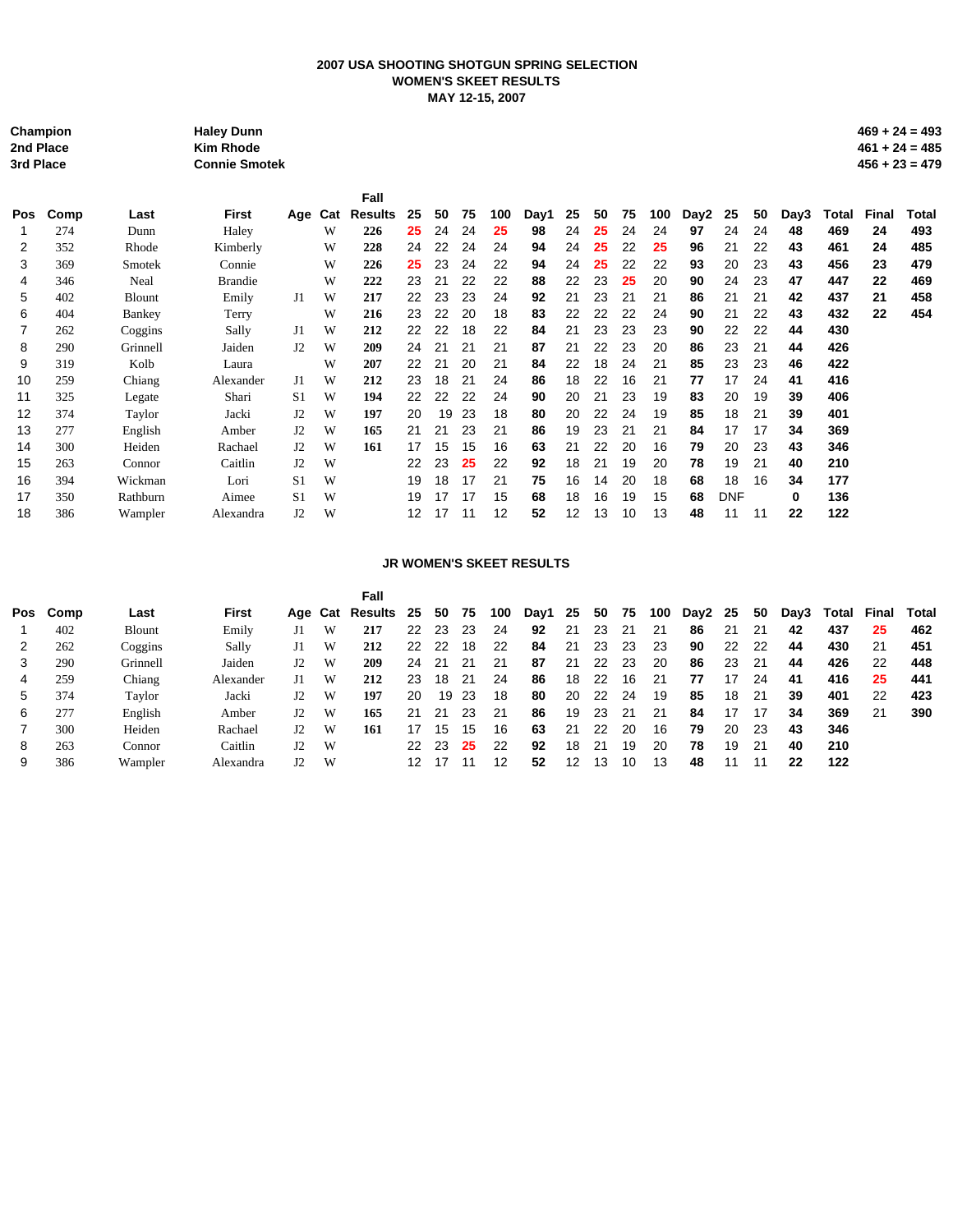### **2007 USA SHOOTING SHOTGUN SPRING SELECTION MEN'S TRAP RESULTS MAY 16 -19, 2007**

| Champion  | <b>Bret Erickson</b> | $484 + 23 = 507$ |
|-----------|----------------------|------------------|
| 2nd Place | Mike Herman          | $480 + 23 = 503$ |
| 3rd Place | <b>Lance Bade</b>    | $478 + 23 = 501$ |

|          |            |                     |                   |                |   | Fall            |          |          |          |          |          |          |          |          |          |          |          |          |          |              |       |       |
|----------|------------|---------------------|-------------------|----------------|---|-----------------|----------|----------|----------|----------|----------|----------|----------|----------|----------|----------|----------|----------|----------|--------------|-------|-------|
| Pos      | Comp       | Last                | First             |                |   | Age Cat Results | 25       | 50       | 75       | 100      | Day1     | 25       | 50       | 75       | 100      | Day2     | 25       | 50       | Day3     | <b>Total</b> | Final | Total |
| -1       | 278        | Erickson            | <b>Bret</b>       | S1             |   | 242             | 25       | 25       | 25       | 22       | 97       | 25       | 22       | 23       | 25       | 95       | 25       | 25       | 50       | 484          | 23    | 507   |
| 2        | 301        | Herman              | Michael           | S <sub>1</sub> |   | 238             | 24       | 24       | 23       | 24       | 95       | 23       | 25       | 24       | 25       | 97       | 25       | 25       | 50       | 480          | 23    | 503   |
| 3        | 239        | Bade                | Lance             |                |   | 236             | 25       | 25       | 22       | 24       | 96       | 24       | 24       | 25       | 24       | 97       | 25       | 24       | 49       | 478          | 23    | 501   |
| 4        | 289        | Grazioli            | Dominic           |                |   | 238             | 22       | 24       | 23       | 23       | 92       | 25       | 24       | 25       | 24       | 98       | 25       | 23       | 48       | 476          | 24    | 500   |
| 5        | 383        | Wallace             | Matthew           |                |   | 232             | 25       | 25       | 25       | 23       | 98       | 25       | 25       | 25       | 25       | 100      | 22       | 25       | 47       | 477          | 21    | 498   |
| 6        | 310        | Inman               | Seth              |                |   | 236             | 23       | 25       | 24       | 23       | 95       | 22       | 23       | 23       | 24       | 92       | 24       | 25       | 49       | 472          | 21    | 493   |
| 7        | 314        | Joliff              | Max               | J1             |   | 233             | 24       | 23       | 24       | 25       | 96       | 24       | 23       | 23       | 23       | 93       | 23       | 24       | 47       | 469          |       |       |
| 8        | 297        | Heck                | Matt              | J1             |   | 230             | 24       | 24       | 24       | 22       | 94       | 23       | 25       | 23       | 23       | 94       | 24       | 25       | 49       | 467          |       |       |
| 9        | 377        | Turner              | Jacob             | J1             |   | 235             | 20       | 22       | 24       | 24       | 90       | 24       | 23       | 23       | 24       | 94       | 23       | 25       | 48       | 467          |       |       |
| 10       | 379        | Valdez              | Richard           | J1             |   | 228             | 21       | 23       | 25       | 24       | 93       | 24       | 23       | 22       | 25       | 94       | 24       | 25       | 49       | 464          |       |       |
| 11       | 293        | Hadden              | Ryan              |                |   | 233             | 22       | 25       | 22       | 24       | 93       | 23       | 22       | 23       | 22       | 90       | 25       | 23       | 48       | 464          |       |       |
| 12       | 343        | Mullins             | John              | J1             |   | 229             | 24       | 24       | 25       | 23       | 96       | 20       | 24       | 22       | 25       | 91       | 23       | 24       | 47       | 463          |       |       |
| 13       | 267        | DePuydt             | Matthew           |                |   | 232             | 22       | 24       | 22       | 22       | 90       | 23       | 23       | 23       | 24       | 93       | 20       | 24       | 44       | 459          |       |       |
| 14       | 253        | <b>Burrows</b>      | Brian             | J1             |   | 233             | 20       | 24       | 21       | 23       | 88       | 22       | 24       | 23       | 23       | 92       | 20       | 23       | 43       | 456          |       |       |
| 15       | 233        | Agee Jr             | James             |                |   | 232             | 20       | 22       | 22       | 22       | 86       | 24       | 24       | 24       | 22       | 94       | 20       | 23       | 43       | 455          |       |       |
| 16       | 342        | Mullen              | Paul              | S <sub>2</sub> |   | 233             | 23       | 20       | 21       | 22       | 86       | 22       | 21       | 23       | 22       | 88       | 23       | 22       | 45       | 452          |       |       |
| 17       | 260        | Chordash            | Richard           | S <sub>2</sub> |   | 224             | 22       | 21       | 23       | 24       | 90       | 23       | 21       | 23       | 21       | 88       | 22       | 23       | 45       | 447          |       |       |
| 18       | 313        | Johnson             | Forrest           | J1             |   | 219             | 20       | 23       | 23       | 22       | 88       | 24       | 22       | 23       | 24       | 93       | 23       | 23       | 46       | 446          |       |       |
| 19       | 272        | Drozd               | Tyler             | J1             |   | 225             | 22       | 20       | 23       | 24       | 89       | 20       | 24       | 23       | 19       | 86       | 23       | 21       | 44       | 444          |       |       |
| 20       | 368        | Smiley              | Calvin            | J1             |   | 219             | 20       | 24       | 25       | 23       | 92       | 22       | 23       | 21       | 24       | 90       | 21       | 22       | 43       | 444          |       |       |
| 21       | 315        | Julig               | Jeffrey           |                |   | 217             | 24       | 22       | 25       | 20       | 91       | 24       | 21       | 23       | 21       | 89       | 23       | 21       | 44       | 441          |       |       |
| 22       | 234        | Anderson            | Dustin            | J <sub>2</sub> |   | 223             | 21       | 23       | 20       | 24       | 88       | 21       | 21       | 20       | 21       | 83       | 23       | 22       | 45       | 439          |       |       |
| 23       | 382        | Wallace             | Casey             | J2             |   | 205             | 24       | 24       | 23       | 22       | 93       | 24       | 24       | 23       | 22       | 93       | 24       | 22       | 46       | 437          |       |       |
| 24       | 364        | Shineovich          | George            | J1             |   | 214             | 24       | 20       | 22       | 22       | 88       | 21       | 20       | 23       | 23       | 87       | 24       | 22       | 46       | 435          |       |       |
| 25       | 388        | Webb                | Josh              | J2             |   | 213             | 24       | 24       | 21       | 23       | 92       | 23       | 22       | 19       | 23       | 87       | 21       | 22       | 43       | 435          |       |       |
| 26       | 327        | Linn                | John              |                |   | 209             | 22       | 23       | 21       | 23       | 89       | 23       | 23       | 22       | 24       | 92       | 21       | 22       | 43       | 433          |       |       |
| 27       | 347        | <b>Nickols</b>      | Drew              | J1             |   | 205             | 20       | 20       | 24       | 20       | 84       | 21       | 24       | 23       | 18       | 86       | 21       | 24       | 45       | 420          |       |       |
| 28       | 299        | Heiden              | Ethan             | J1             |   | 219             | 21       | 18       | 18       | 16       | 73       | 19       | 22       | 22       | 23       | 86       | 21       | 20       | 41       | 419          |       |       |
| 29       | 353        | Richardson          | <b>Brett</b>      | J2             |   | 209             | 23       | 21       | 20       | 20       | 84       | 17       | 20       | 19       | 24       | 80       | 23       | 21       | 44       | 417          |       |       |
| 30       | 367        | Slocumb             | Shane             | J2             |   | 199             | 19       | 20       | 20       | 21       | 80       | 23       | 21       | 21       | 22       | 87       | 22       | 23       | 45       | 411          |       |       |
| 31       | 380        | Van Gilder          | Austin            | J1             |   | 214             | 17       | 20       | 14       | 20       | 71       | 22       | 21       | 22       | 19       | 84       | 18       | 23       | 41       | 410          |       |       |
| 32       | 283        | Furman              | George            |                |   | 199             | 22       | 20       | 19       | 19       | 80       | 20       | 22       | 20       | 22       | 84       | 22       | 22       | 44       | 407          |       |       |
| 33       | 391        | Weger               | Johnny            | S <sub>2</sub> |   | 201             | 22       | 18<br>21 | 23       | 21       | 84       | 21       | 23       | 19       | 20       | 83       | 18       | 20       | 38       | 406          |       |       |
| 34       | 302<br>395 | Herman<br>Wilder    | Shane             | J2             |   | 193<br>213      | 23       | 15       | 20<br>22 | 19<br>19 | 83<br>72 | 21       | 21<br>21 | 22<br>19 | 20<br>19 | 84<br>77 | 24<br>19 | 20<br>22 | 44<br>41 | 404<br>403   |       |       |
| 35       |            |                     | Sean              |                |   | 206             | 16<br>20 | 20       |          | 20       | 79       | 18<br>15 | 17       | 20       | 18       | 70       | 18       |          | 42       | 397          |       |       |
| 36<br>37 | 341<br>257 | Mosier<br>Chevalier | Gregory           | J <sub>2</sub> |   | 200             | 19       | 20       | 19<br>18 | 21       | 78       | 19       | 16       | 17       | 23       | 75       | 21       | 24<br>20 | 41       | 394          |       |       |
| 38       | 323        | Laux                | Judson<br>Patrick | S <sub>1</sub> |   | 187             | 19       | 18       | 22       | 19       | 78       | 22       | 22       | 19       | 16       | 79       | 19       | 22       | 41       | 385          |       |       |
| 39       | 334        | McAdams             | Shawn             | S <sub>1</sub> |   | 192             | 18       | 20       | 20       | 19       | 77       | 20       | 19       | 18       | 19       | 76       | 17       | 23       | 40       | 385          |       |       |
| 40       | 311        | Jacobson            | Jim               | S <sub>1</sub> |   | <b>190</b>      | 13       | 20       | 21       | 21       | 75       | 24       | 18       | 19       | 16       | 77       | 21       | 21       | 42       | 384          |       |       |
| 41       | 286        | Schutzius           | Matthew           | J2             |   | 177             | 17       | 18       | 21       | 21       | 77       | 23       | 23       | 24       | 21       | 91       | 19       | 20       | 39       | 384          |       |       |
| 42       | 392        | Weger               | John              |                |   | 171             | 16       | 19       | 17       | 20       | 72       | 21       | 18       | 23       | 21       | 83       | 23       | 20       | 43       | 369          |       |       |
| 43       | 309        | Hunt*               | Destry            | J2             |   | 177             | 20       | 18       | 15       | 18       | 71       | 19       | 13       | 21       | 22       | 75       | 20       | 16       | 36       | 359          |       |       |
| 44       | 405        | Evans               | Steven            | J1             |   | 185             | 17       | 17       | 16       | 17       | 67       | 23       | 21       | 20       | 18       | 82       | 19       | 18       |          | 334          |       |       |
| 45       | 238        | Baber               | Thomas            | S <sub>2</sub> |   | 176             | 14       | 16       | 14       | 16       | 60       | 14       | 16       | 15       | 14       | 59       | 7        | 18       | 25       | 320          |       |       |
| 46       | 264        | Cresswell           | Josh              | J <sub>2</sub> |   |                 | 24       | 24       | 22       | 24       | 94       | 25       | 24       | 23       | 22       | 94       | 23       | 23       | 46       | 234          |       |       |
| 47       | 345        | Nau                 | <b>Brandon</b>    | J1             |   |                 | 24       | 23       | 25       | 21       | 93       | 24       | 24       | 22       | 22       | 92       | 23       | 23       | 46       | 231          |       |       |
| 48       | 349        | Politi              | Seth              | J2             |   |                 | 22       | 24       | 24       | 22       | 92       | 22       | 25       | 21       | 22       | 90       | 24       | 24       | 48       | 230          |       |       |
| 49       | 255        | Ortiz               | Cesar             |                | V |                 | 22       | 18       | 22       | 24       | 86       | 24       | $22\,$   | 23       | 20       | 89       | 25       | 23       | 48       | 223          |       |       |
| 50       | 317        | Kiernan             | Chris             |                |   |                 | 21       | 20       | 22       | 23       | 86       | 23       | 23       | 25       | 23       | 94       | 21       | 22       | 43       | 223          |       |       |
| 51       | 338        | Mein                | Derrick           |                |   |                 | 24       | 21       | 20       | 23       | 88       | 20       | 23       | 24       | 20       | 87       | 24       | 23       | 47       | 222          |       |       |
| 52       | 321        | Lakatos             | Joshua            |                |   |                 | 20       | 24       | 25       | 22       | 91       | 20       | 24       | 22       | 22       | 88       | 20       | 22       | 42       | 221          |       |       |
| 53       | 270        | Dietl Jr.           | Charles           | S <sub>2</sub> |   |                 | 22       | 21       | 22       | 22       | 87       | 23       | 22       | 23       | 25       | 93       | 20       | 21       | 41       | 221          |       |       |
| 54       | 282        | Fountain            | Matthew           | J2             |   |                 | 18       | 21       | 23       | 23       | 85       | 24       | 20       | 22       | 20       | 86       | 24       | 22       | 46       | 217          |       |       |
| 55       | 279        | Eyster              | Evan              | J2             |   |                 | 19       | 22       | 24       | 22       | 87       | 23       | 21       | 22       | 21       | 87       | 20       | 23       | 43       | 217          |       |       |
|          |            |                     |                   |                |   |                 |          |          |          |          |          |          |          |          |          |          |          |          |          |              |       |       |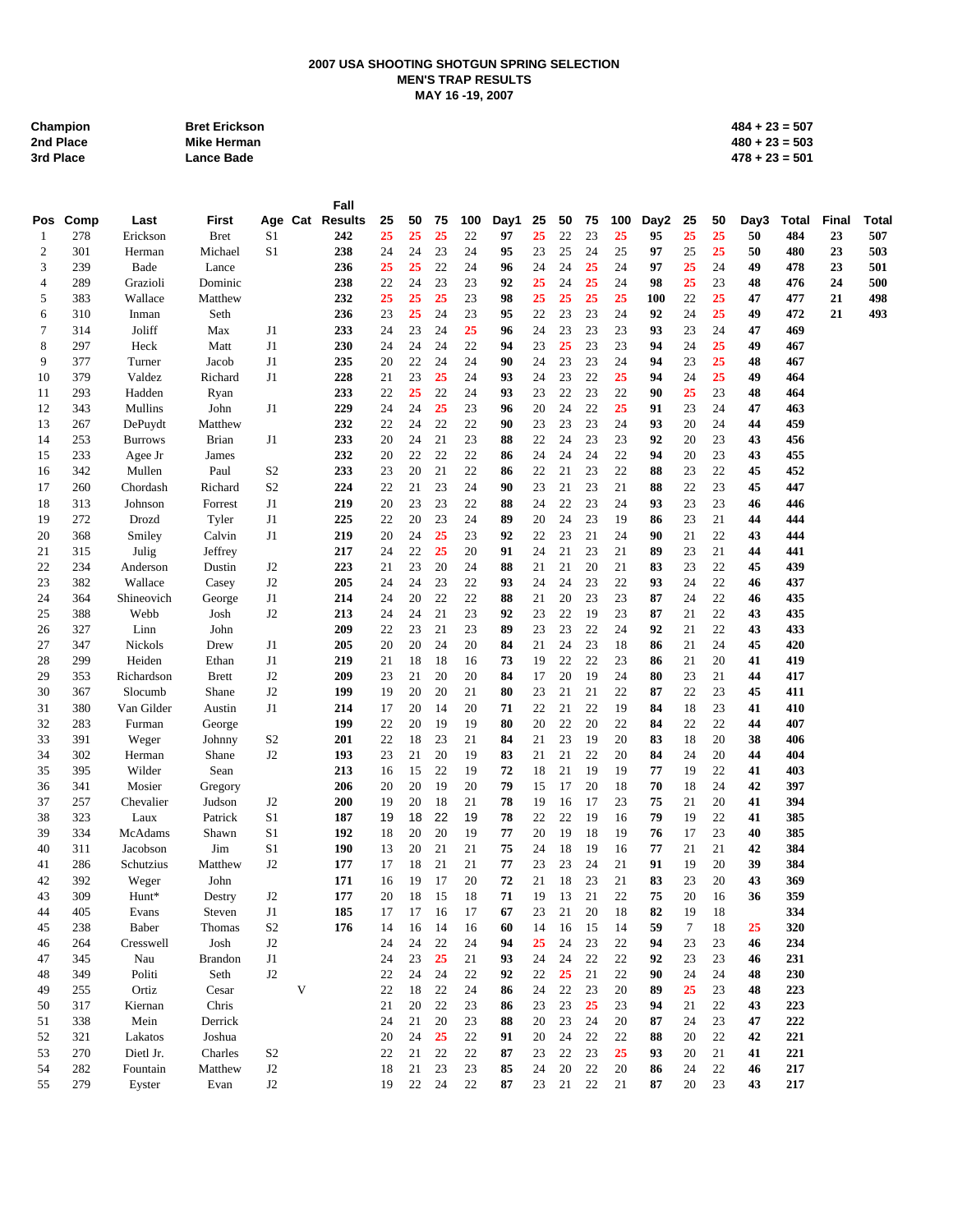| 56 | 265 | Dauenhauer  | Seth    |                | 20 | 22 | 21 | 20 | 83 | 24 | 18 | 24         | 22 | 88 | 20         | 22 | 42       | 213 |
|----|-----|-------------|---------|----------------|----|----|----|----|----|----|----|------------|----|----|------------|----|----------|-----|
| 57 | 335 | McCann Jr.  | Rickey  |                | 17 | 24 | 19 | 20 | 80 | 22 | 21 | 18         | 19 | 80 | 21         | 22 | 43       | 203 |
| 58 | 247 | Bracco Sr.  | Robert  | S1             | 20 | 21 | 21 | 21 | 83 | 18 | 16 | 21         | 24 | 79 | 18         | 19 | 37       | 199 |
| 59 | 340 | Milazzo     | Ryan    | J <sub>2</sub> | 19 | 19 | 23 | 19 | 80 | 19 | 20 | 18         | 18 | 75 | 23         | 19 | 42       | 197 |
| 60 | 295 | Hartzell    | David   | S <sub>2</sub> | 21 | 17 | 21 | 16 | 75 | 22 | 20 | 18         | 18 | 78 | 23         | 19 | 42       | 195 |
| 61 | 378 | Turner      | Denton  |                | 20 | 19 | 18 | 17 | 74 | 21 | 20 | 21         | 19 | 81 | 19         | 21 | 40       | 195 |
| 62 | 320 | Kruger      | David   | S1             | 16 | 21 | 18 | 22 | 77 | 20 | 22 | 18         | 15 | 75 | 22         | 20 | 42       | 194 |
| 63 | 249 | Breeze Jr.  | Joseph  | S <sub>3</sub> | 21 | 21 | 14 | 19 | 75 | 16 | 18 | 21         | 23 | 78 | 21         | 19 | 40       | 193 |
| 64 | 326 | Lichtenberg | Dick    | S <sub>2</sub> | 21 | 19 | 22 | 17 | 79 | 15 | 18 | 18         | 20 | 71 | 19         | 21 | 40       | 190 |
| 65 | 357 | Ross        | William | J <sub>1</sub> | 16 | 18 | 19 | 21 | 74 | 20 | 20 | 19         | 18 | 77 | 21         | 18 | 39       | 190 |
| 66 | 406 | Flores*     | Michael | J3             | 20 | 14 | 21 | 18 | 73 | 15 | 19 | 19         | 22 | 75 | 19         | 18 | 37       | 185 |
| 67 | 324 | Ledbetter   | Colton  | J1             | 21 | 13 | 16 | 13 | 63 | 18 | 23 | 20         | 21 | 82 | 18         | 20 | 38       | 183 |
| 68 | 322 | Lakatos     | Steven  | S <sub>2</sub> | 15 | 14 | 19 | 19 | 67 | 20 | 19 | 16         | 18 | 73 | 20         | 19 | 39       | 179 |
| 69 | 287 | Gordon      | Malcolm |                | 16 | 19 | 16 | 16 | 67 | 18 | 22 | 19         | 16 | 75 | 16         | 19 | 35       | 177 |
| 70 | 241 | Balke       | Michael |                | 16 | 18 | 16 | 17 | 67 | 22 | 16 | 16         | 15 | 69 | 16         | 16 | 32       | 168 |
| 71 | 373 | Taylor      | Mark    |                | 23 | 19 | 22 | 20 | 84 | 18 | 21 | 24         | 19 | 82 | <b>DNF</b> |    | $\bf{0}$ | 166 |
| 72 | 381 | Vandam*     | Patrick |                | 14 | 19 | 17 | 18 | 68 | 14 | 13 | 15         | 16 | 58 | 16         | 16 | 32       | 158 |
| 73 | 407 | Lackey      | Curtis  |                | 15 | 15 | 10 | 14 | 54 | 17 | 16 | 18         | 16 | 67 | 15         | 12 |          | 121 |
| 74 | 333 | Mattioda*   | Beau    |                | 19 | 21 | 19 | 22 | 81 | 16 | 18 | <b>DNF</b> |    | 34 |            |    | 0        | 115 |
|    |     |             |         |                |    |    |    |    |    |    |    |            |    |    |            |    |          |     |

\* Competitor 381; Day 1 Round 1- Deduction of 1 pt per rule 9.5.7.7.1

\* Competitor 333; Day 1 Round 3- Deduction of 1 pt per rule 9.5.7.7.1

\* Competitor 406; Day 2 Round 1- Deduction of 3 pt per rule 9.13.4.6.2

\* Competitor 309; Day 2 Round 2- Deduction of 3 pt per rule 9.13.4.6.2

\* Competitor 381; Day 2 Round 4- Deduction of 3 pt per rule 9.13.4.6.2

# **JR MEN'S TRAP RESULTS**

|    | Pos Comp | Last           | <b>First</b>   |                | Age Cat Results | 25 | 50 | 75 | 100 | Day1 | 25 | 50 | 75 | 100 | Day2 | 25 | 50 | Day3 | Total | Final | <b>Total SO</b> |   |
|----|----------|----------------|----------------|----------------|-----------------|----|----|----|-----|------|----|----|----|-----|------|----|----|------|-------|-------|-----------------|---|
| 1  | 314      | Joliff         | Max            | J1             | 233             | 24 | 23 | 24 | 25  | 96   | 24 | 23 | 23 | 23  | 93   | 23 | 24 | 47   | 469   | 23    | 492             |   |
| 2  | 297      | Heck           | Matt           | J1             | 230             | 24 | 24 | 24 | 22  | 94   | 23 | 25 | 23 | 23  | 94   | 24 | 25 | 49   | 467   | 24    | 491             |   |
| 3  | 379      | Valdez         | Richard        | J1             | 228             | 21 | 23 | 25 | 24  | 93   | 24 | 23 | 22 | 25  | 94   | 24 | 25 | 49   | 464   | 23    | 487             | 5 |
| 4  | 377      | Turner         | Jacob          | J <sub>1</sub> | 235             | 20 | 22 | 24 | 24  | 90   | 24 | 23 | 23 | 24  | 94   | 23 | 25 | 48   | 467   | 20    | 487             | 4 |
| 5  | 343      | Mullins        | John           | J <sub>1</sub> | 229             | 24 | 24 | 25 | 23  | 96   | 20 | 24 | 22 | 25  | 91   | 23 | 24 | 47   | 463   | 23    | 486             |   |
| 6  | 253      | <b>Burrows</b> | Brian          | J <sub>1</sub> | 233             | 20 | 24 | 21 | 23  | 88   | 22 | 24 | 23 | 23  | 92   | 20 | 23 | 43   | 456   | 24    | 480             |   |
| 7  | 313      | Johnson        | Forrest        | J1             | 219             | 20 | 23 | 23 | 22  | 88   | 24 | 22 | 23 | 24  | 93   | 23 | 23 | 46   | 446   |       |                 |   |
| 8  | 272      | Drozd          | Tyler          | J <sub>1</sub> | 225             | 22 | 20 | 23 | 24  | 89   | 20 | 24 | 23 | 19  | 86   | 23 | 21 | 44   | 444   |       |                 |   |
| 9  | 368      | Smiley         | Calvin         | J1             | 219             | 20 | 24 | 25 | 23  | 92   | 22 | 23 | 21 | 24  | 90   | 21 | 22 | 43   | 444   |       |                 |   |
| 10 | 234      | Anderson       | Dustin         | J2             | 223             | 21 | 23 | 20 | 24  | 88   | 21 | 21 | 20 | 21  | 83   | 23 | 22 | 45   | 439   |       |                 |   |
| 11 | 382      | Wallace        | Casey          | J <sub>2</sub> | 205             | 24 | 24 | 23 | 22  | 93   | 24 | 24 | 23 | 22  | 93   | 24 | 22 | 46   | 437   |       |                 |   |
| 12 | 364      | Shineovich     | George         | J1             | 214             | 24 | 20 | 22 | 22  | 88   | 21 | 20 | 23 | 23  | 87   | 24 | 22 | 46   | 435   |       |                 |   |
| 13 | 388      | Webb           | Josh           | J <sub>2</sub> | 213             | 24 | 24 | 21 | 23  | 92   | 23 | 22 | 19 | 23  | 87   | 21 | 22 | 43   | 435   |       |                 |   |
| 14 | 347      | Nickols        | Drew           | J1             | 205             | 20 | 20 | 24 | 20  | 84   | 21 | 24 | 23 | 18  | 86   | 21 | 24 | 45   | 420   |       |                 |   |
| 15 | 299      | Heiden         | Ethan          | J1             | 219             | 21 | 18 | 18 | 16  | 73   | 19 | 22 | 22 | 23  | 86   | 21 | 20 | 41   | 419   |       |                 |   |
| 16 | 353      | Richardson     | <b>B</b> rett  | J2             | 209             | 23 | 21 | 20 | 20  | 84   | 17 | 20 | 19 | 24  | 80   | 23 | 21 | 44   | 417   |       |                 |   |
| 17 | 367      | Slocumb        | Shane          | J2             | 199             | 19 | 20 | 20 | 21  | 80   | 23 | 21 | 21 | 22  | 87   | 22 | 23 | 45   | 411   |       |                 |   |
| 18 | 380      | Van Gilder     | Austin         | J1             | 214             | 17 | 20 | 14 | 20  | 71   | 22 | 21 | 22 | 19  | 84   | 18 | 23 | 41   | 410   |       |                 |   |
| 19 | 302      | Herman         | Shane          | J2             | 193             | 23 | 21 | 20 | 19  | 83   | 21 | 21 | 22 | 20  | 84   | 24 | 20 | 44   | 404   |       |                 |   |
| 20 | 257      | Chevalier      | Judson         | J2             | 200             | 19 | 20 | 18 | 21  | 78   | 19 | 16 | 17 | 23  | 75   | 21 | 20 | 41   | 394   |       |                 |   |
| 21 | 286      | Schutzius      | Matthew        | J2             | 177             | 17 | 18 | 21 | 21  | 77   | 23 | 23 | 24 | 21  | 91   | 19 | 20 | 39   | 384   |       |                 |   |
| 22 | 309      | Hunt           | Destry         | J <sub>2</sub> | 177             | 20 | 18 | 15 | 18  | 71   | 19 | 13 | 21 | 22  | 75   | 20 | 16 | 36   | 359   |       |                 |   |
| 23 | 405      | Evans          | Steven         | J1             | 185             | 17 | 17 | 16 | 17  | 67   | 23 | 21 | 20 | 18  | 82   | 19 | 18 | 37   | 371   |       |                 |   |
| 24 | 264      | Cresswell      | Josh           | J2             |                 | 24 | 24 | 22 | 24  | 94   | 25 | 24 | 23 | 22  | 94   | 23 | 23 | 46   | 234   |       |                 |   |
| 25 | 345      | Nau            | <b>Brandon</b> | J <sub>1</sub> |                 | 24 | 23 | 25 | 21  | 93   | 24 | 24 | 22 | 22  | 92   | 23 | 23 | 46   | 231   |       |                 |   |
| 26 | 349      | Politi         | Seth           | J2             |                 | 22 | 24 | 24 | 22  | 92   | 22 | 25 | 21 | 22  | 90   | 24 | 24 | 48   | 230   |       |                 |   |
| 27 | 282      | Fountain       | Matthew        | J2             |                 | 18 | 21 | 23 | 23  | 85   | 24 | 20 | 22 | 20  | 86   | 24 | 22 | 46   | 217   |       |                 |   |
| 28 | 279      | Eyster         | Evan           | J2             |                 | 19 | 22 | 24 | 22  | 87   | 23 | 21 | 22 | 21  | 87   | 20 | 23 | 43   | 217   |       |                 |   |
| 29 | 340      | Milazzo        | Ryan           | J2             |                 | 19 | 19 | 23 | 19  | 80   | 19 | 20 | 18 | 18  | 75   | 23 | 19 | 42   | 197   |       |                 |   |
| 30 | 357      | Ross           | William        | J1             |                 | 16 | 18 | 19 | 21  | 74   | 20 | 20 | 19 | 18  | 77   | 21 | 18 | 39   | 190   |       |                 |   |
| 31 | 406      | Flores*        | Michael        | J3             |                 | 20 | 14 | 21 | 18  | 73   | 15 | 19 | 19 | 22  | 75   | 19 | 18 | 37   | 185   |       |                 |   |
| 32 | 324      | Ledbetter      | Colton         | J1             |                 | 21 | 13 | 16 | 13  | 63   | 18 | 23 | 20 | 21  | 82   | 18 | 20 | 38   | 183   |       |                 |   |